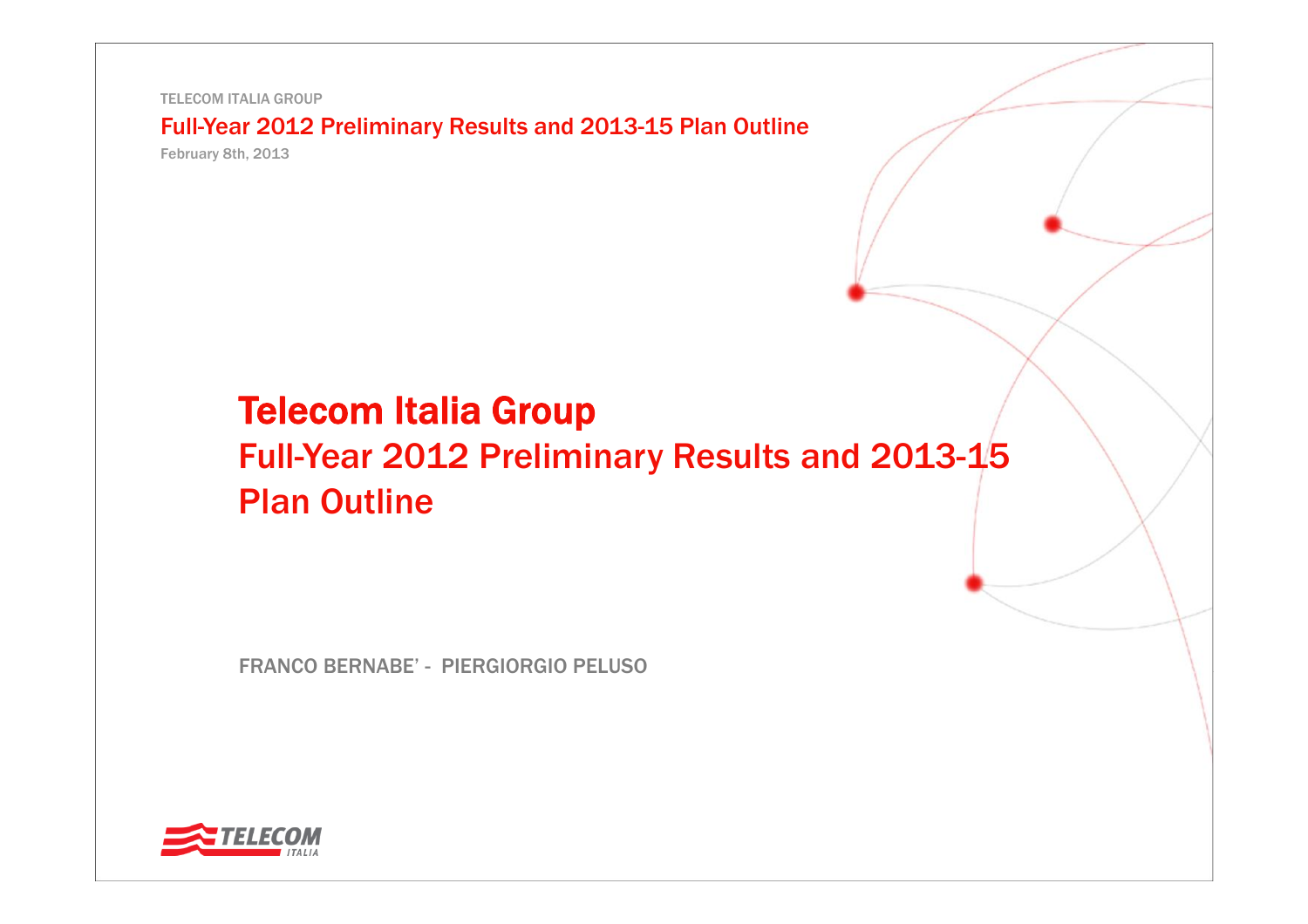# Safe Harbour

These presentations contain statements that constitute forward-looking statements within the meaning of the Private Securities Litigation Reform Act of 1995. These statements appear in <sup>a</sup> number of places in this presentation and include statements regarding the intent, belief or current expectations of the customer base, estimates regarding future growth in the different business lines and the global business, market share, financial results and other aspects of the activities and situation relating to the Company and the Group.

Such forward looking statements are not guarantees of future performance and involve risks and uncertainties, and actual results may differ materially from those projected or implied in the forward looking statements as <sup>a</sup> result of various factors. Consequently, Telecom Italia S.p.A. makes no representation, whether expressed or implied, as to the conformity of the actual results with those projected in the forward looking statement.

Forward-looking information is based on certain key assumptions which we believe to be reasonable as of the date hereof, but forward looking information by its nature involves risks and uncertainties, which are outside our control, and could significantly affect expected results.

Analysts are cautioned not to place undue reliance on those forward looking statements, which speak only as of the date of this presentation. Telecom Italia S.p.A. undertakes no obligation to release publicly the results of any revisions to these forward looking statements which may be made to reflect events and circumstances after the date of this presentation, including, without limitation, changes in Telecom Italia S.p.A. business or acquisition strategy or planned capital expenditures or to reflect the occurrence of unanticipated events. Analysts and investors are encouraged to consult the Company's Annual Report on Form 20-F as well as periodic filings made on Form 6-K, which are on file with the United States Securities and Exchange Commission.

Some data for the 2011 financial year used in comparisons included into this presentation are restated as <sup>a</sup> result of the early adoption of the revised IAS 19 (Employee Benefits) version and the reclassification of Matrix from the Business Unit Domestic–Core Domestic to the Business Unit Other Activities.

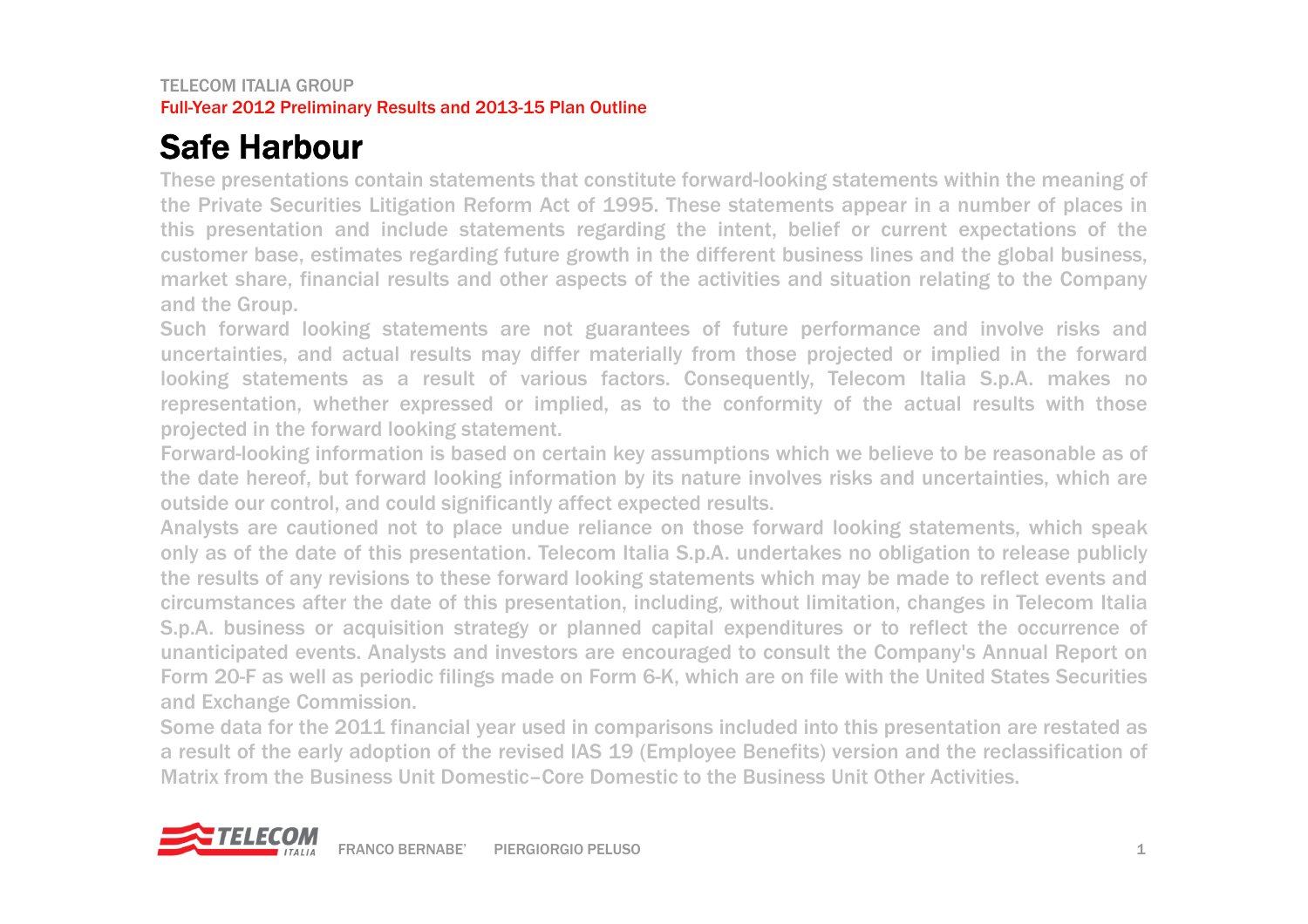

# ▶ TI Group 2012 Preliminary Results

- ▶ Telecom Italia Plan Key Actions
- Financial Evolution
- Appendix

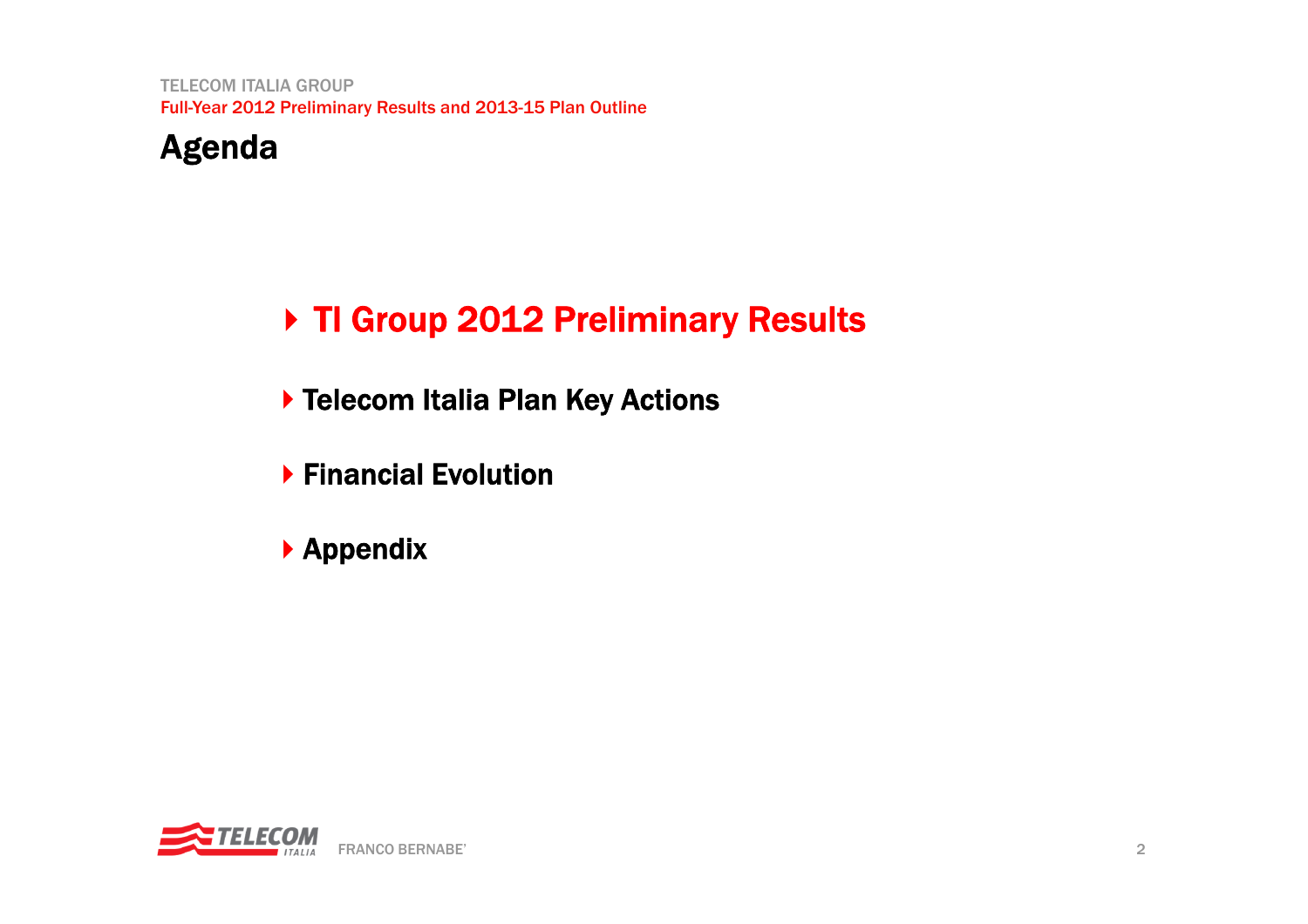# Full Year 2012 in Line with Group Targets

*Organic Data*

| Organic Data                                                                      |                                                                                                                    |
|-----------------------------------------------------------------------------------|--------------------------------------------------------------------------------------------------------------------|
|                                                                                   | Group Revenues: 29.5 bln $\epsilon$ (+0.5% YoY)                                                                    |
| <b>Top Line Growth</b><br>despite Tough Macro<br>and Competition                  | Ebitda: 11.9 bln € $(-2.0%$ YoY)<br>Ebitda Margin: 40.2% (-1.0 p.p. YoY)                                           |
| <b>Considerable</b><br><b>Investments</b><br>supported by<br><b>Robust Margin</b> | Domestic: +110 mln €<br>Capex: 5.0 bln € (+281 mln € YoY)<br>LatAm: +164 mln €                                     |
|                                                                                   | EBITDA-Capex: 6.8 bln $\epsilon$ (-7.2% YoY, +6.5% YoY on a reported<br>basis, mainly due to LTE spectrum in 2011) |
| <b>Ongoing</b><br><b>Financial Discipline</b>                                     | NFP Adj.: 28.27 bln € at YE12 (-2.1 bln € YoY)                                                                     |

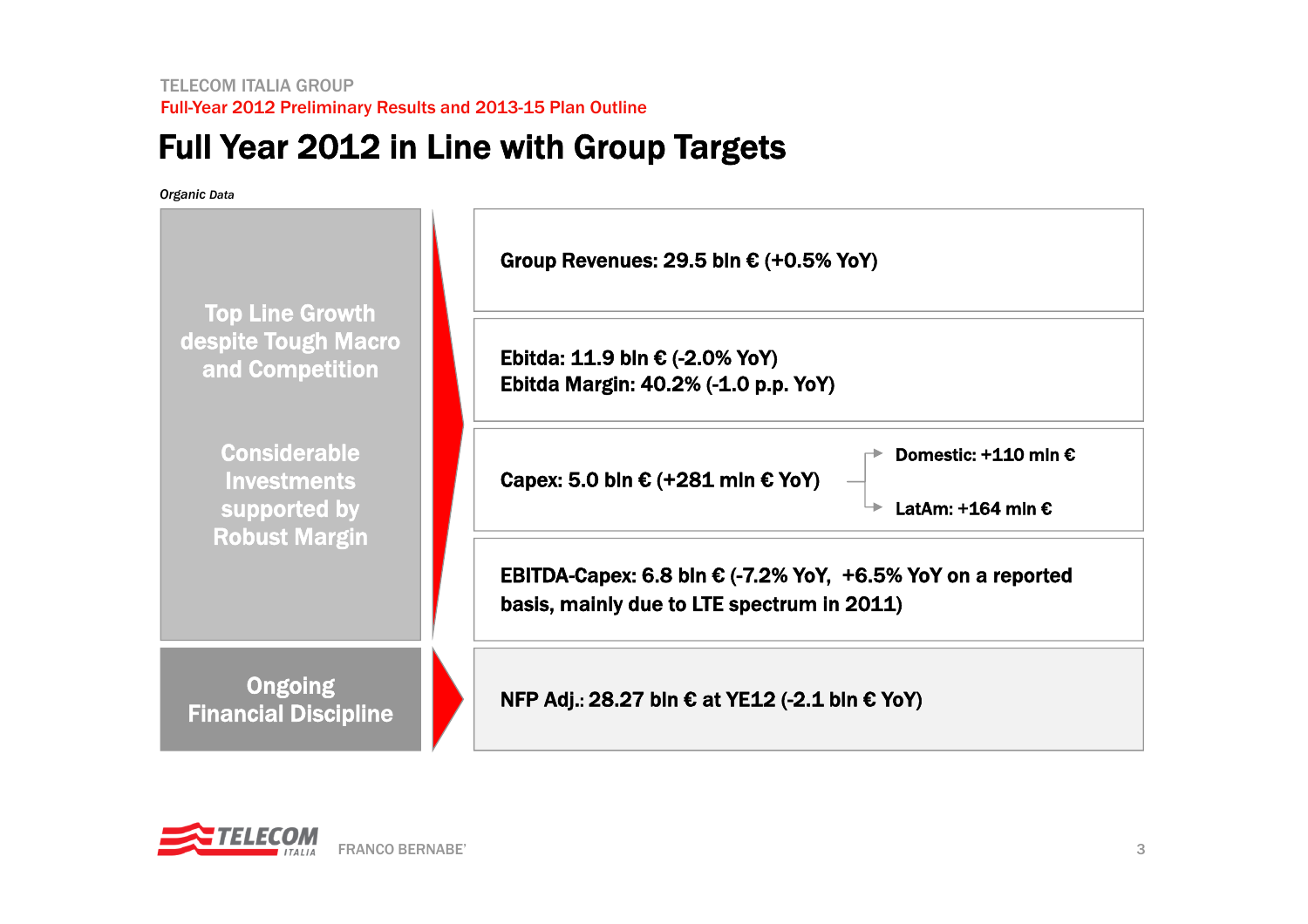# TI Group 2012 Revenues and Ebitda by Quarters

*Organic Data, Euro mln* 



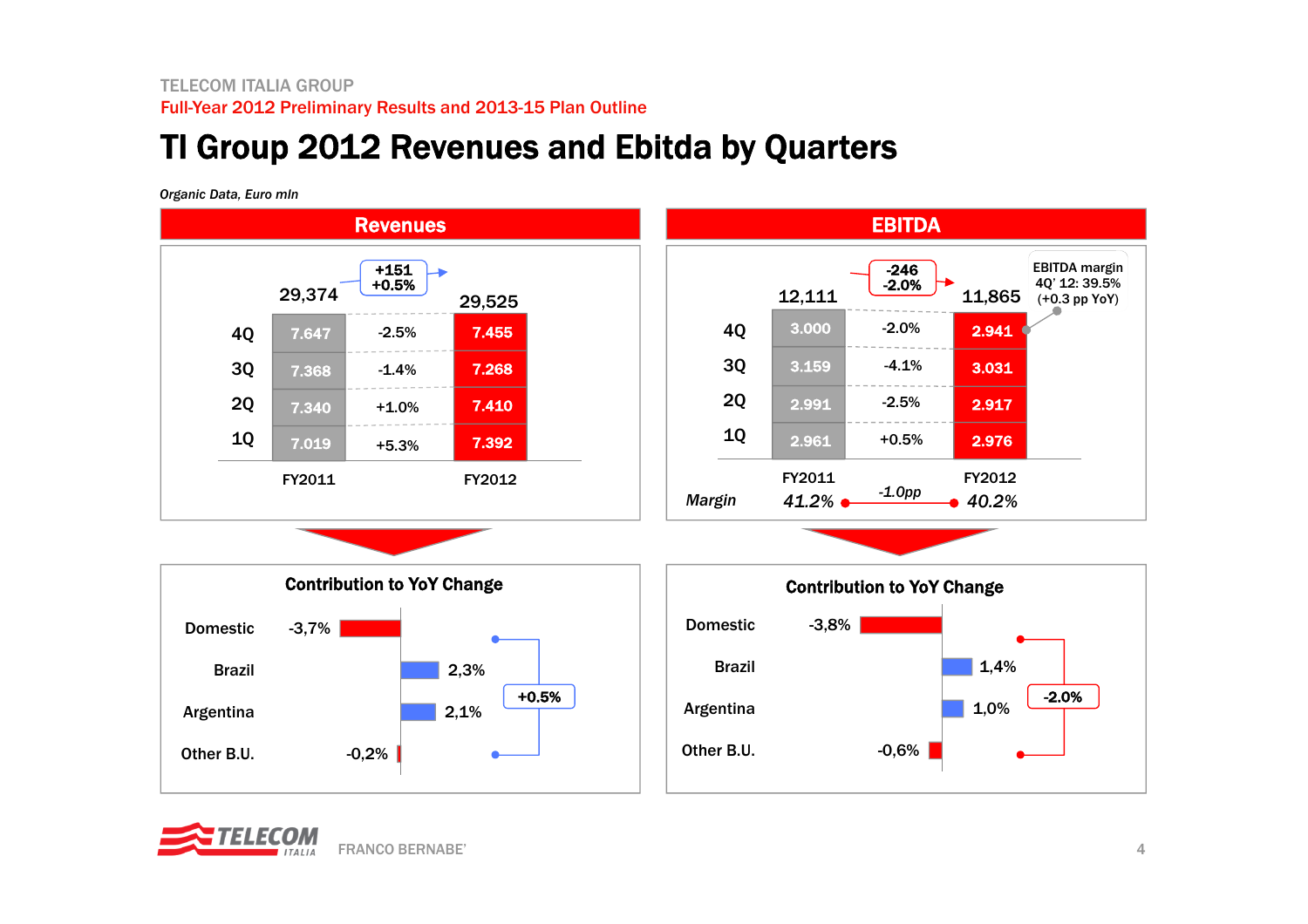# Combining High Profitability with Growth

|                       | Euro mln, Organic Data |                 |         |                                                           |              |                                          |        |
|-----------------------|------------------------|-----------------|---------|-----------------------------------------------------------|--------------|------------------------------------------|--------|
| Weight in TI<br>Group |                        | <b>TI Group</b> |         | <b>Domestic</b>                                           | <b>LatAm</b> |                                          |        |
|                       | FY 2012                | $\Delta$ % yoy  | FY 2012 | $\Delta$ % yoy                                            | FY 2012      | $\Delta$ % yoy                           |        |
| <b>Revenues</b>       | 29,525                 | $+0.5%$         | 17,906  | $-5.8%$                                                   | 11,261       | $+12.9%$                                 | $38\%$ |
| <b>EBITDA</b>         | 11,865                 | $-2.0%$         | 8,829   | $-4.9%$                                                   | 3,153        | $+9.9%$                                  | 27%    |
| <b>EBITDA margin</b>  | 40.2%                  | $-1.0pp$        | 49.3%   | $+0.4$ pp                                                 | 28.0%        | $-0.8$ pp                                |        |
| <b>EBITDA - Capex</b> | 6,820                  | $-7.2%$         | 5,757   | $-9.0%$                                                   | 1,247        | $+10.5%$                                 | 18%    |
|                       |                        |                 |         |                                                           |              |                                          |        |
|                       |                        |                 |         | <b>Profitability: leading</b><br>performance<br>in Europe |              | <b>Engine of Growth</b><br>for the Group |        |

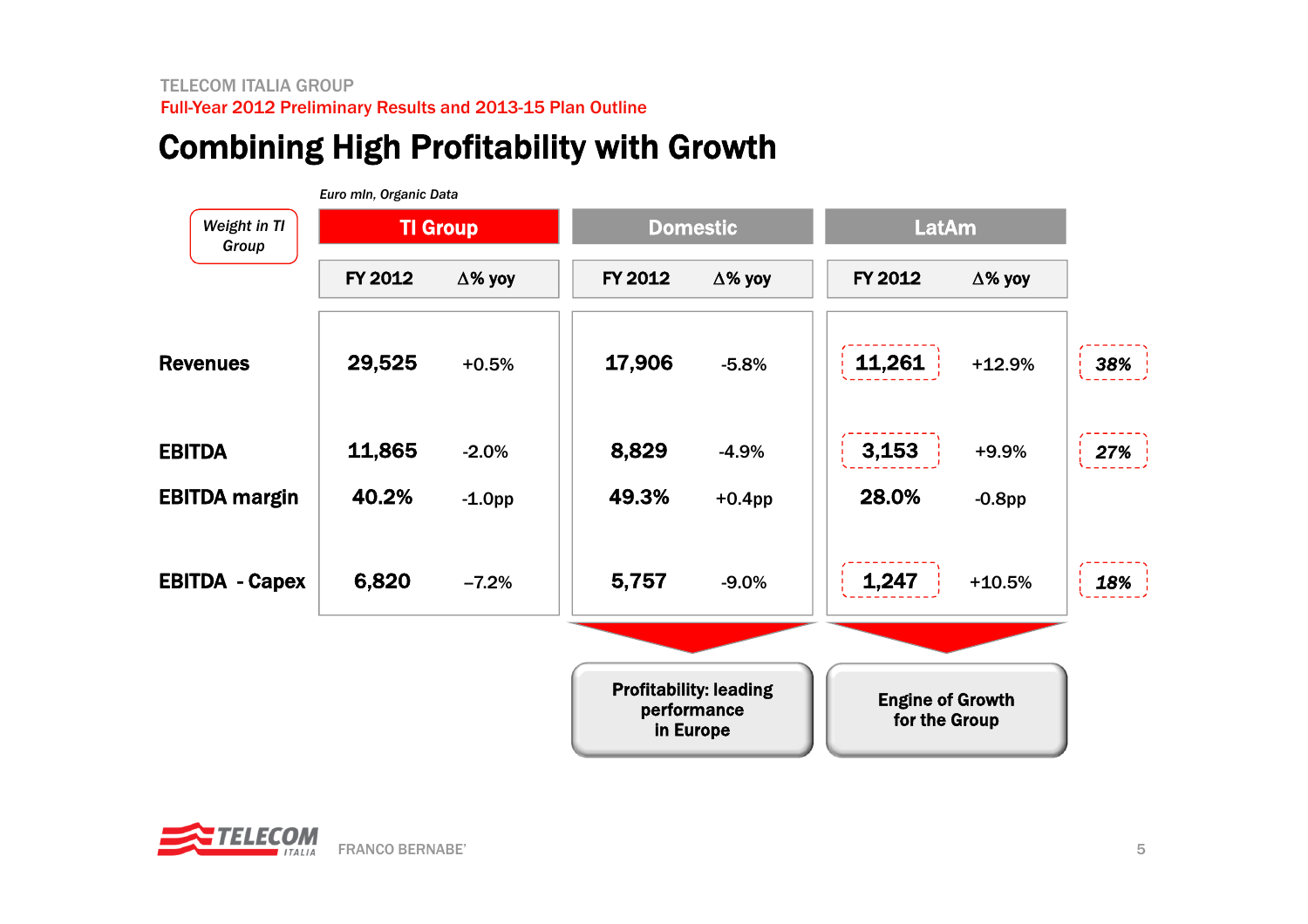# Net Financial Debt Evolution

*Euro Bln*



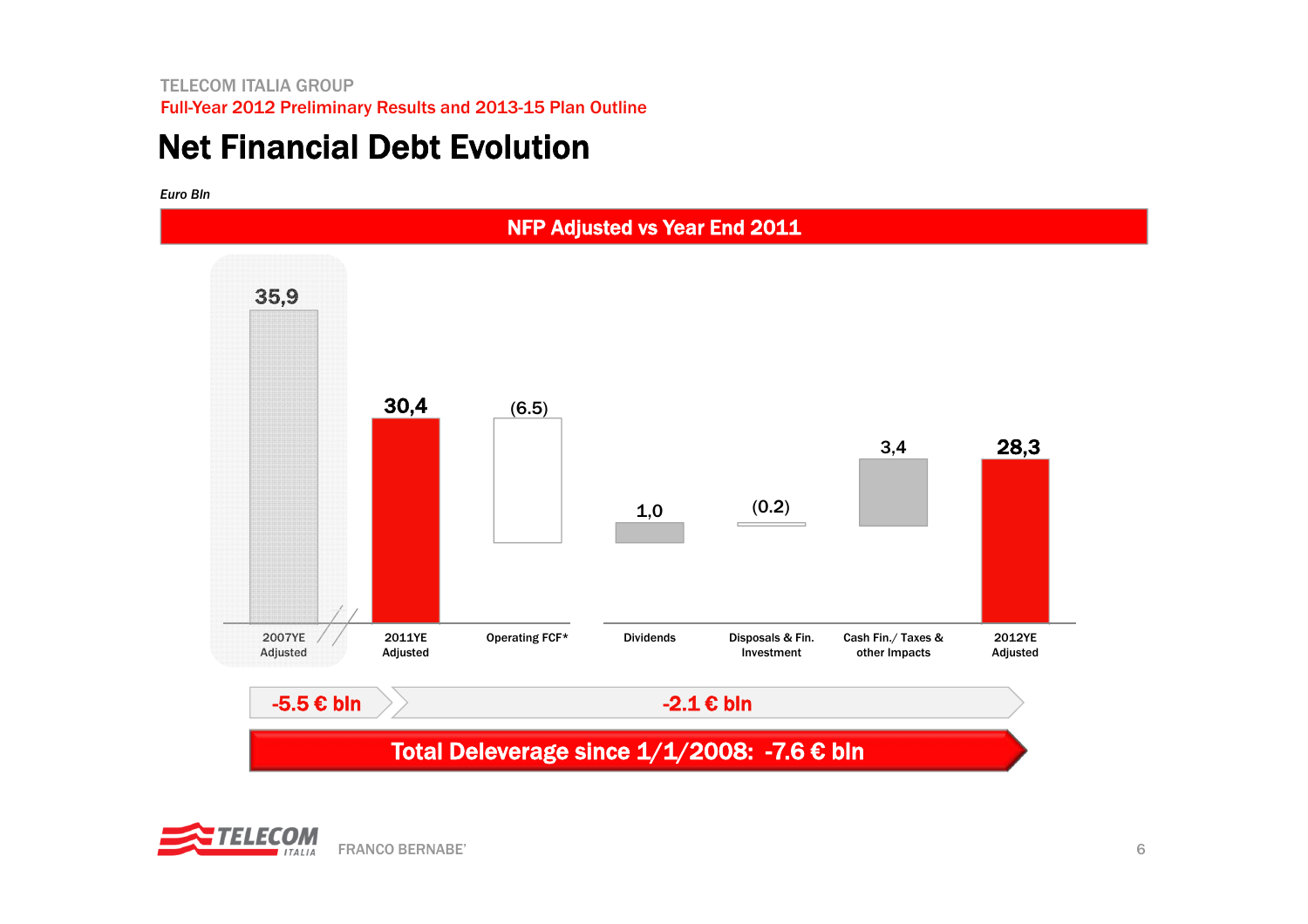## Agenda

### ▶ TI Group 2012 Preliminary Results

# ▶ Telecom Italia Plan Key Actions

- Financial Evolution
- Appendix

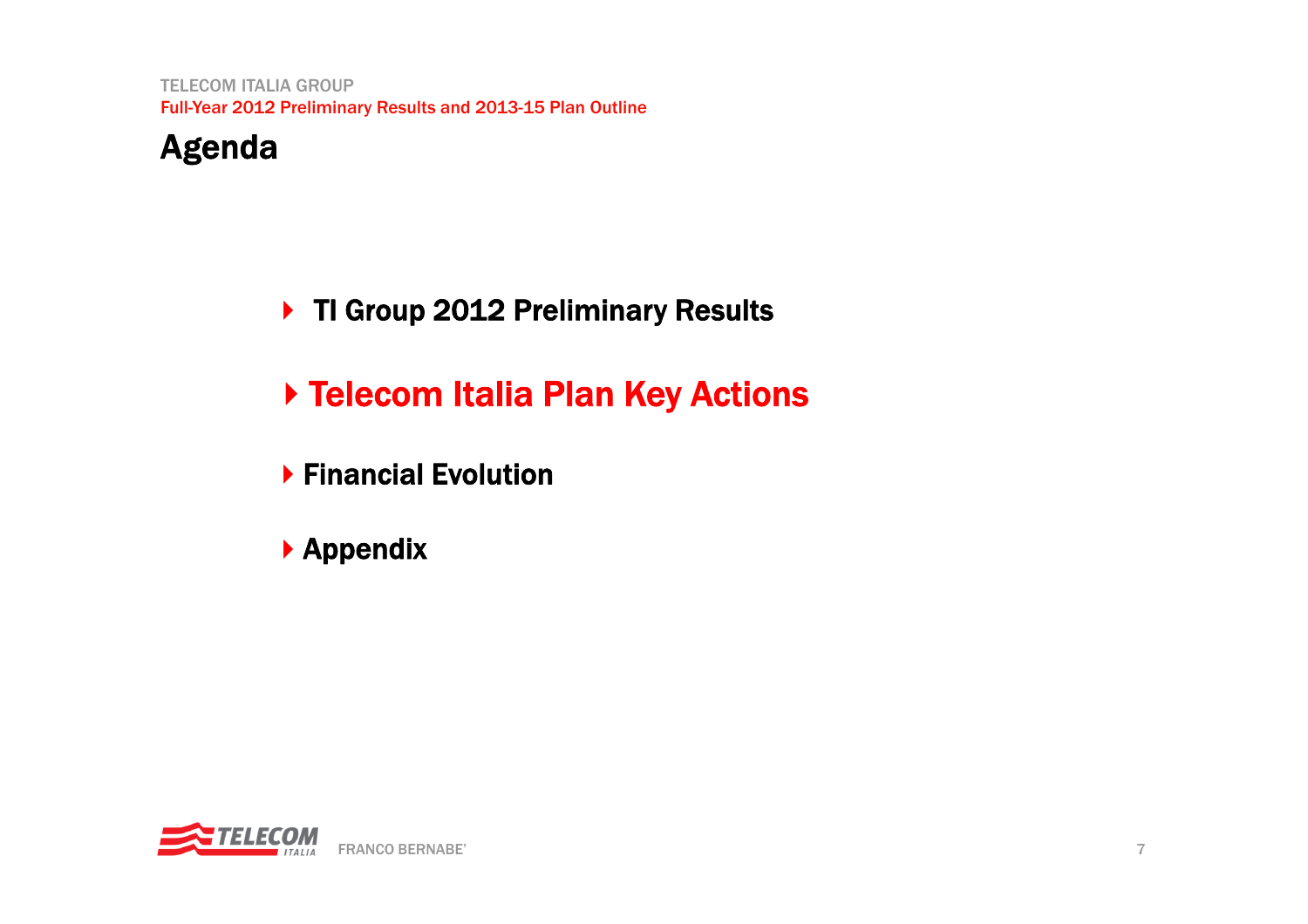# Key Economic and Industry Trends - Italy



 Consumer Spending  $\bullet$ FY15٠ FY14-0.1-1.0-1.9 -2.9 -3.2-4.3 -4.8 -4.2 1Q12 2Q12 3Q12 4Q12 1Q13 2Q13 3Q13 4Q13 *Sources: Prometeia*

TLC Market Value TLC Services Value Trend





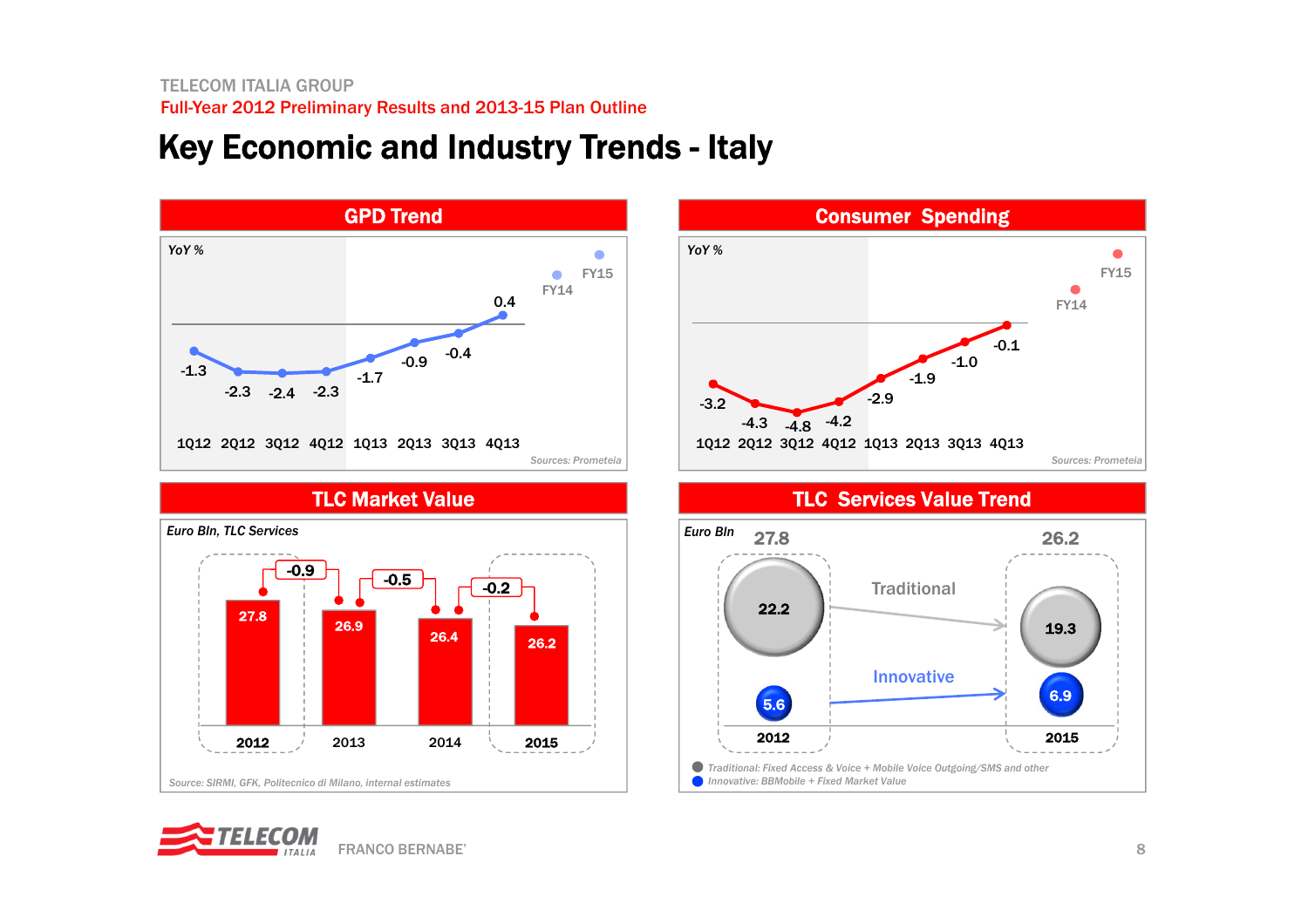# Key Economic and Industry Trends - LatAm



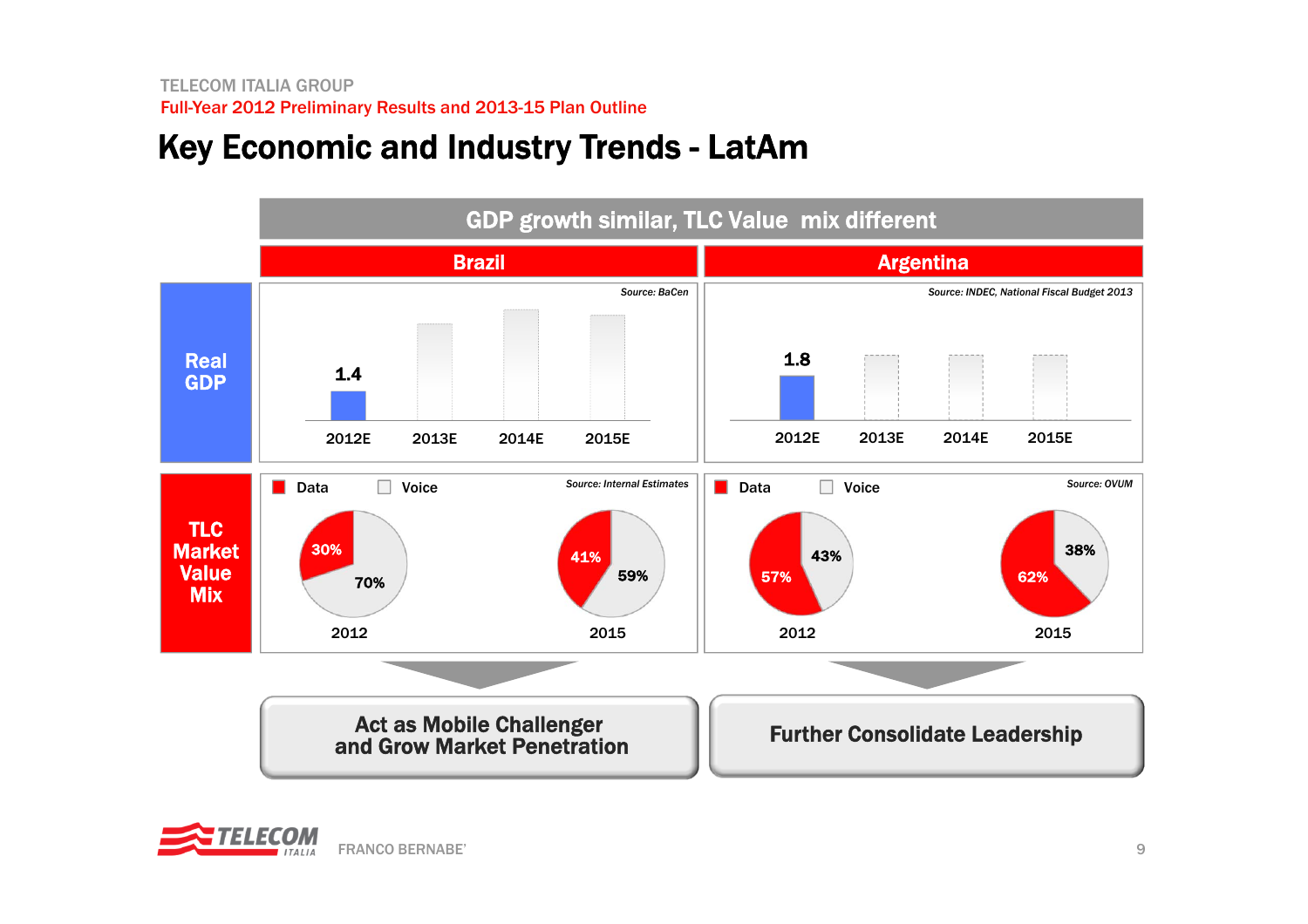# 2013-15: Pervasive Innovation in all Countries & Services



Upgrade Network Capex for Growing Data Demand

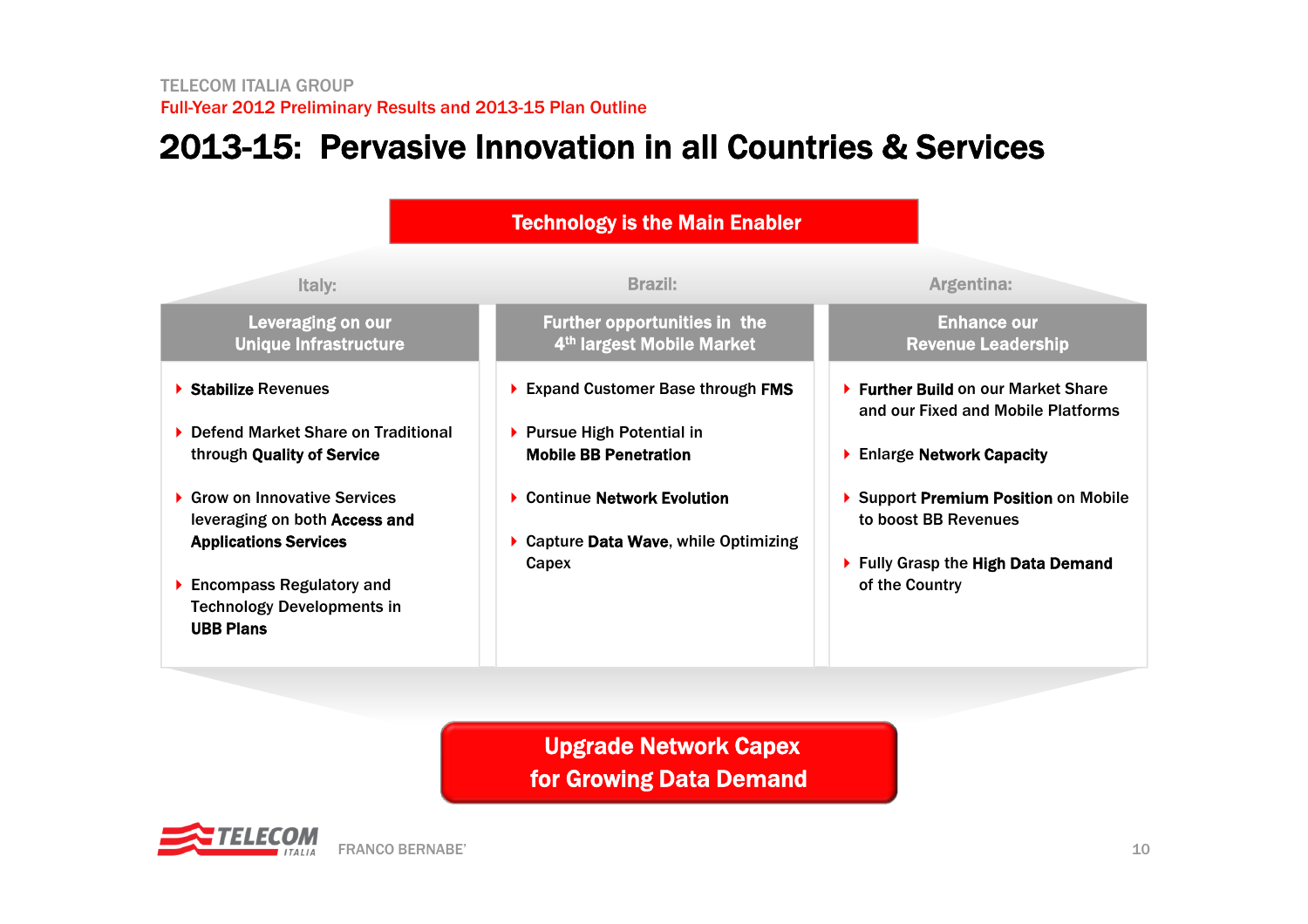## Domestic UBB Plan: Reshape the Value of Access



### Network

- ▶ Deploy Fiber & LTE
- ▶ Continue leveraging on latest Copper **Technologies**
- ▶ Convergent Approach

### UBB & IP

### 2015 Fixed and Mobile UBB Targets

### NGAN

- ▶ ~35% of households connectable\* at > 30MBs
- ▶ Cover largest 125 Cities + main Industrial Districts

### LTE

- ▶ > NGAN Footprint, maintaining Leading Mobile UBB Coverage and Capacity
- Access + other Areas (including Prime Tourist locations and Auction requirements)
	- $\blacktriangleright$ Leverage LTE characteristics (latency, etc)

*\* Passed + Light Cabinet deployed*

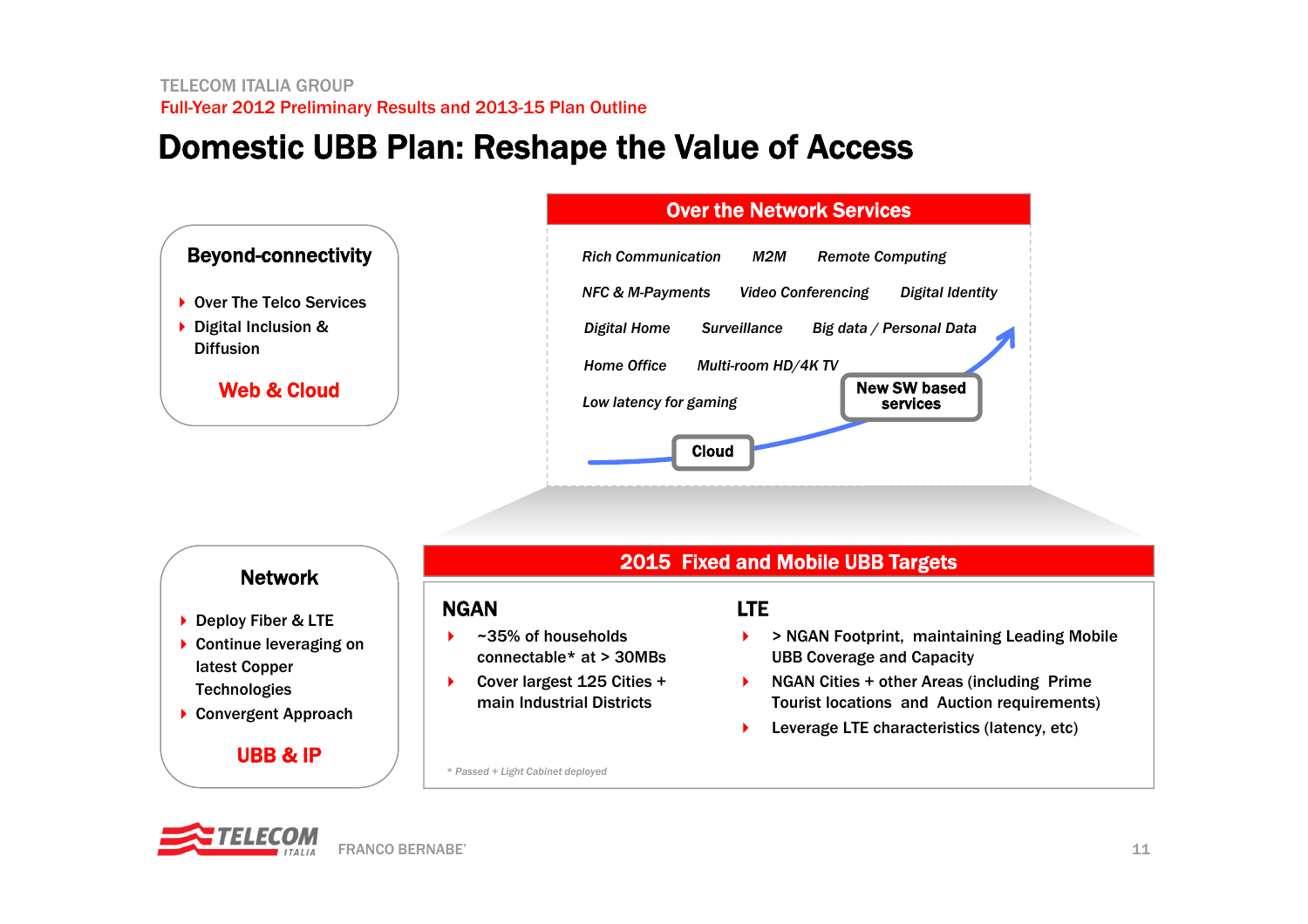# Mobile 2G/3G/4G in Brasil



### Fixed Mobile Substitution for Voice



#### Mobile Opportunities on Broadband Mobile BB Access per Social Class *Source: PNAD (National Institute of Statistics); ML Wireline Matrix, Teleco, Nielsen and Akamai* 14% 11% 9%4%20% 18% 18% 20% A Class B Class C Class D/E Class  $2012$  $= 2011$







### 3G/HSDPA Roll Out

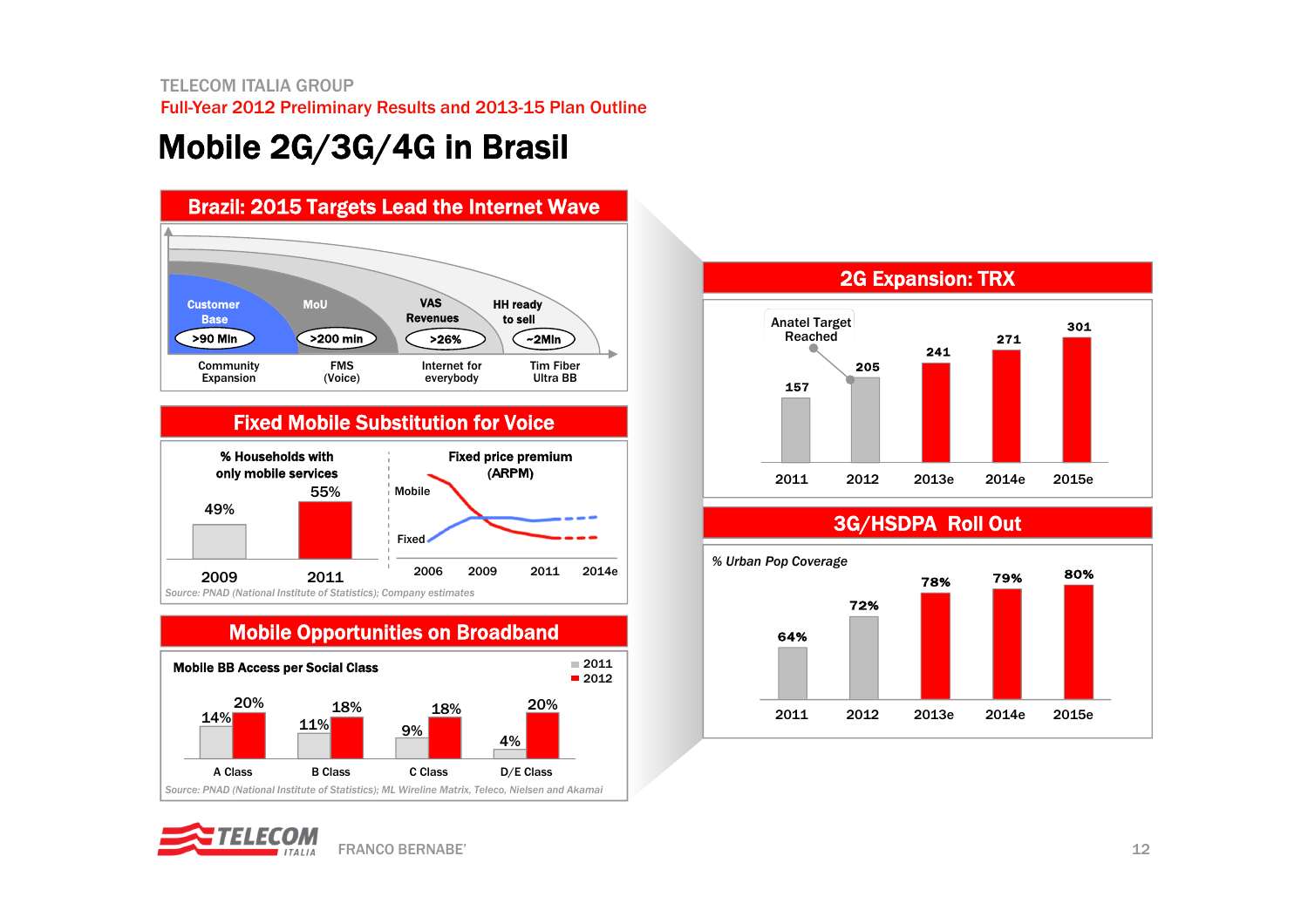# Argentina: Retain Leadership



Smartphone sell out: LatAm best in class







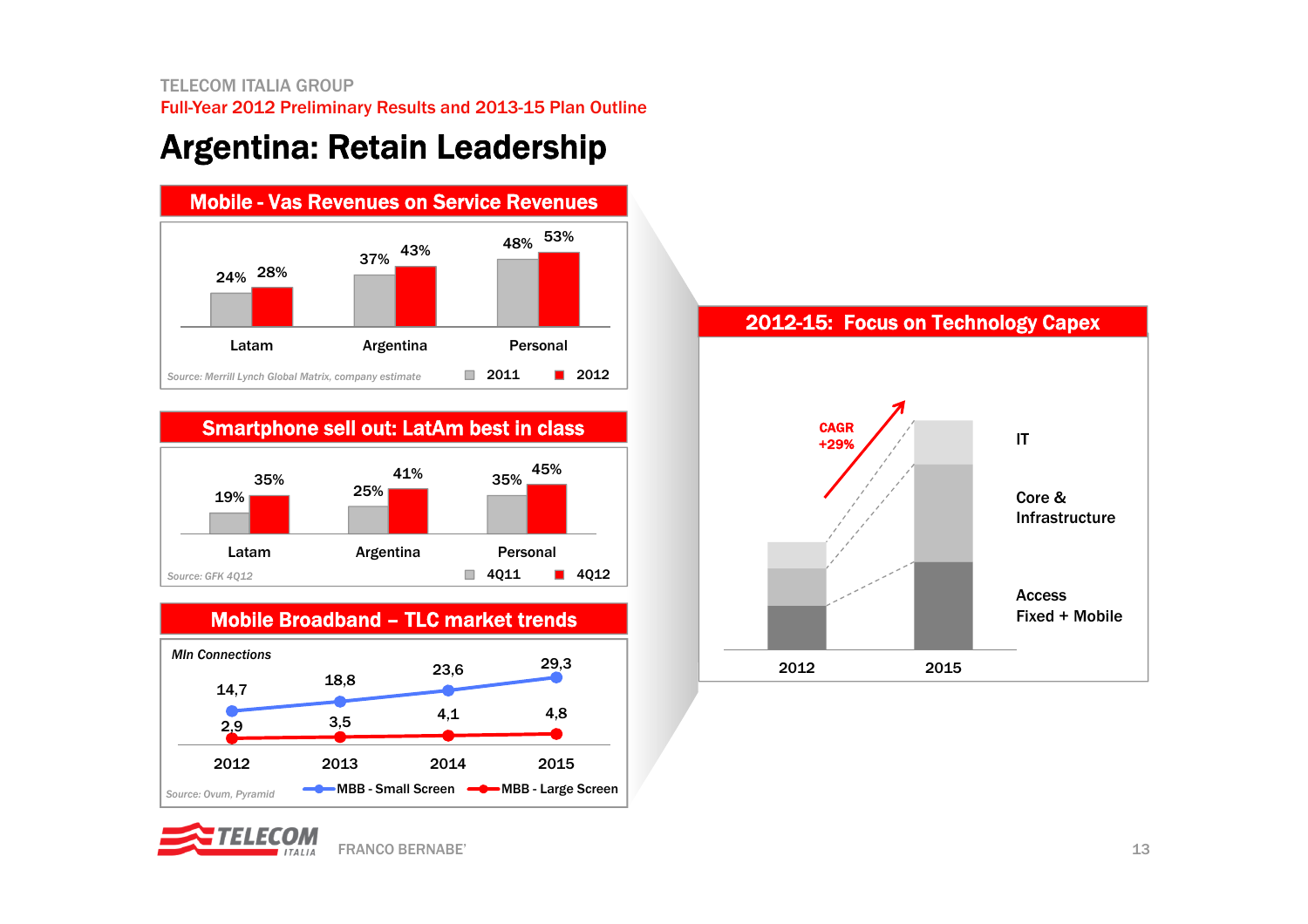# Increase Fixed and Mobile UBB Investments





Innovative Traditional

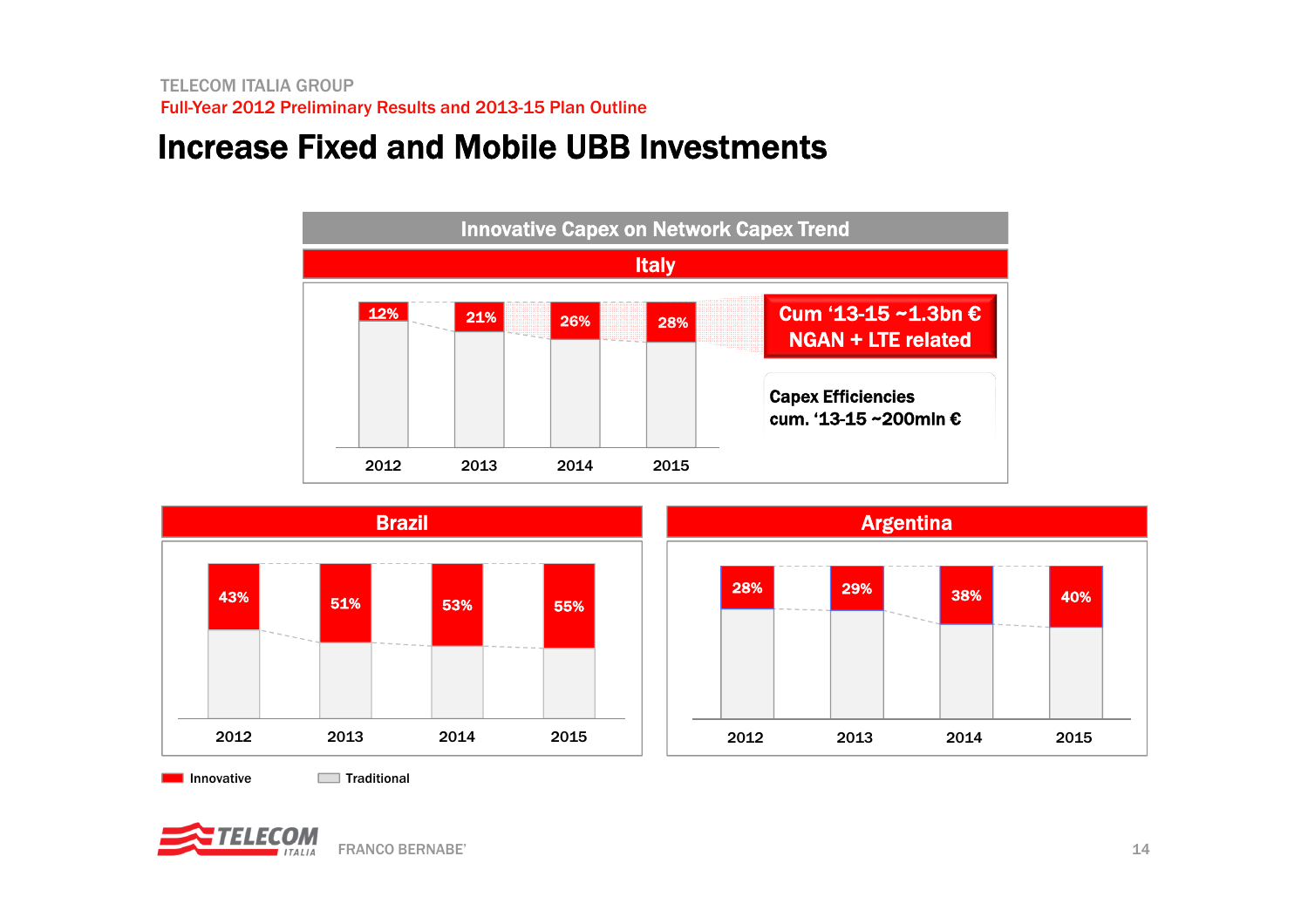## Agenda

- ▶ TI Group 2012 Preliminary Results
- ▶ Telecom Italia Plan Key Actions
- Financial Evolution
- Appendix

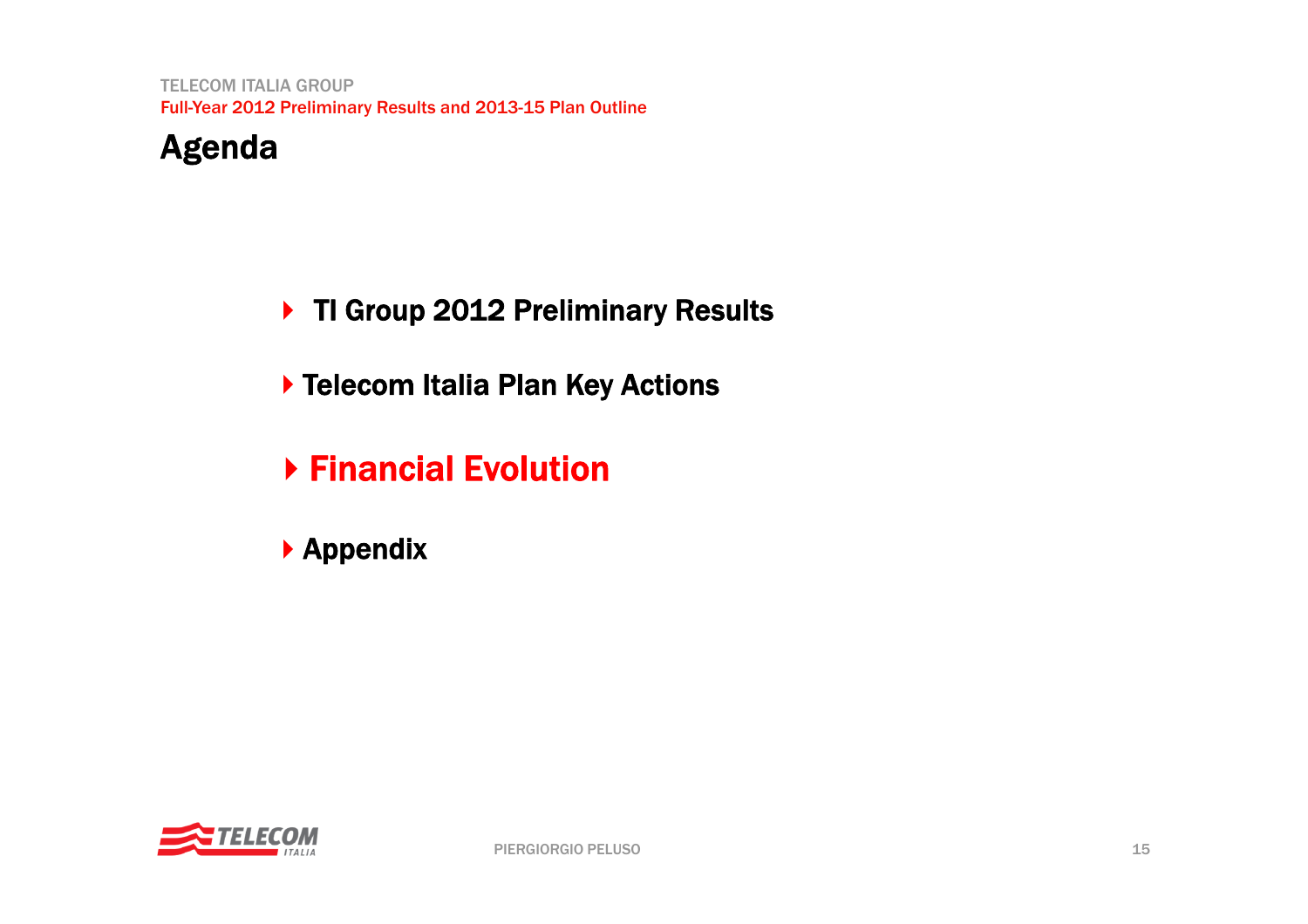## Telecom Italia Today: a Strong Cash Generator

*Euro mln, Reported Data*



*\*\* including 2011 LTE licence (1,223mln €)*

*\*excluding 2011 LTE licence (1,223mln €)*



16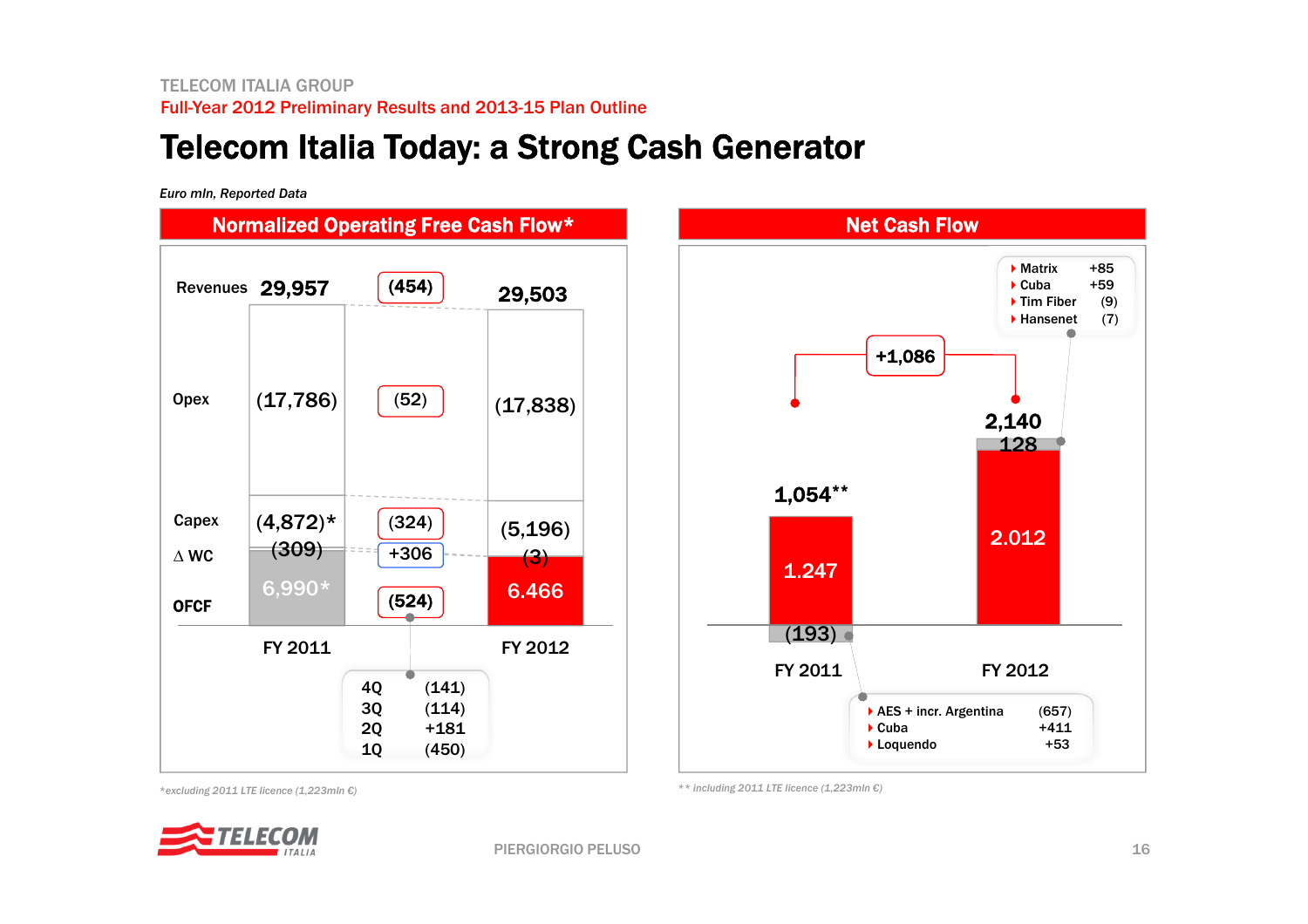# Current Debt Profile



(1)€ 35.985 mln is the nominal amount of outstanding medium-long term debt by adding IAS adjustments (€ 1.054 mln) and current liabilities (€ 643 mln), the gross debt figure of € 37.681 mln is reached. N.B. Debt maturities are net of € 1.246 mln (face value) of repurchased own bonds (of which € 1.031 mln related to bonds due in the next 24 months).

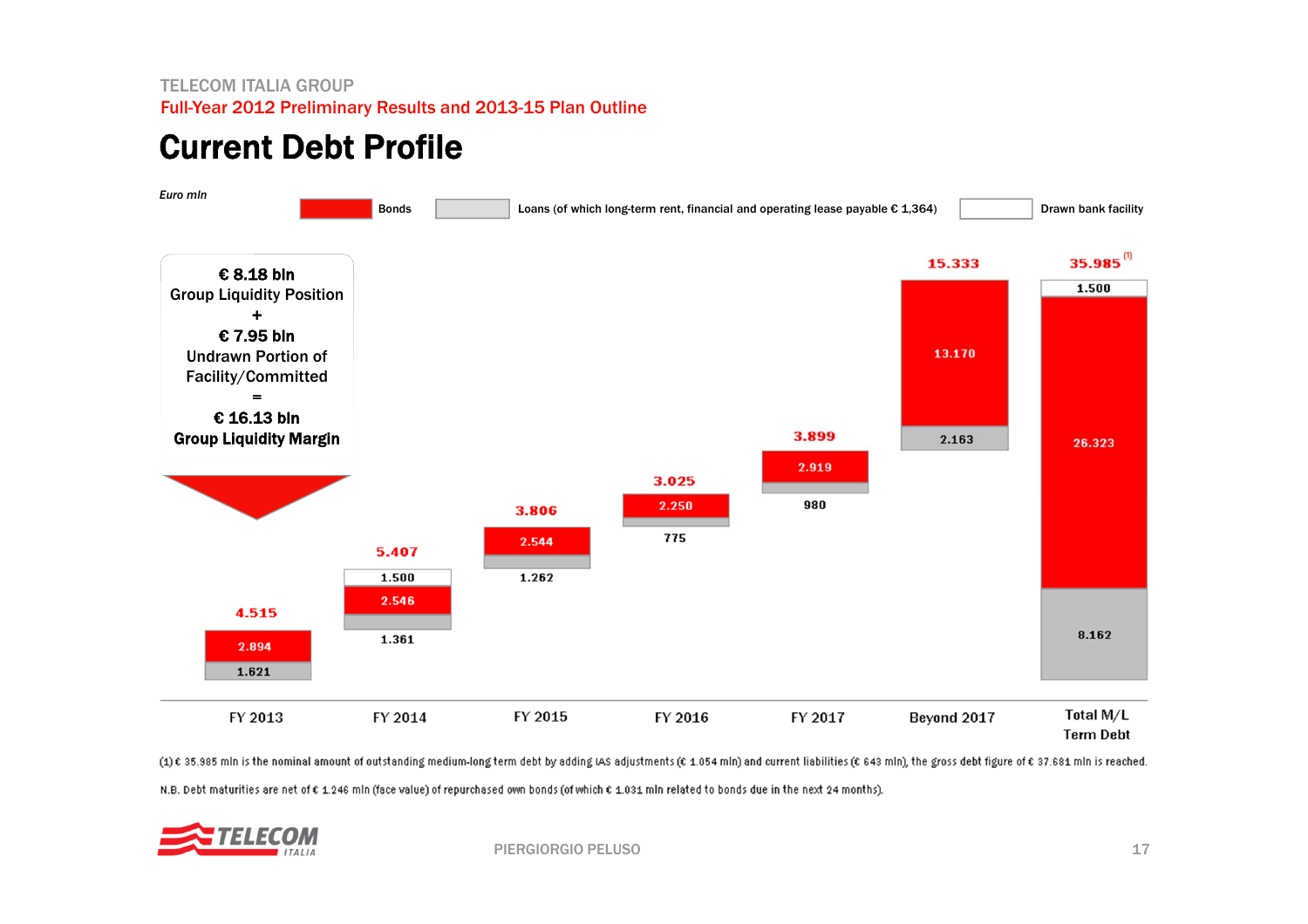# Broaden Efficiency Plan

| <b>Further Cost</b><br><b>Efficiencies in Italy</b>         |                  | <b>Customer Care Operations</b><br>▶<br><b>Integration of Business &amp; ToP Clients BUs</b><br>Real Estate, Energy & Industrial<br><b>Capex Efficiencies and Optimisation</b> |
|-------------------------------------------------------------|------------------|--------------------------------------------------------------------------------------------------------------------------------------------------------------------------------|
| <b>Implement</b><br><b>Efficiencies</b><br>also in<br>Latam | <b>Brazil</b>    | <b>One Single Network</b><br><b>Leased Lines Opex Reduction</b><br><b>Proprietary Fiber Metro Network for Backhauling</b><br><b>4G RAN Infrastructure Sharing</b>              |
|                                                             | <b>Argentina</b> | Leveraging F-M Integrated Network<br><b>Extending Backhauling to Reduce ITX Costs</b><br>A More Efficient Spectrum Allocation<br><b>Further Capex Optimisation</b>             |

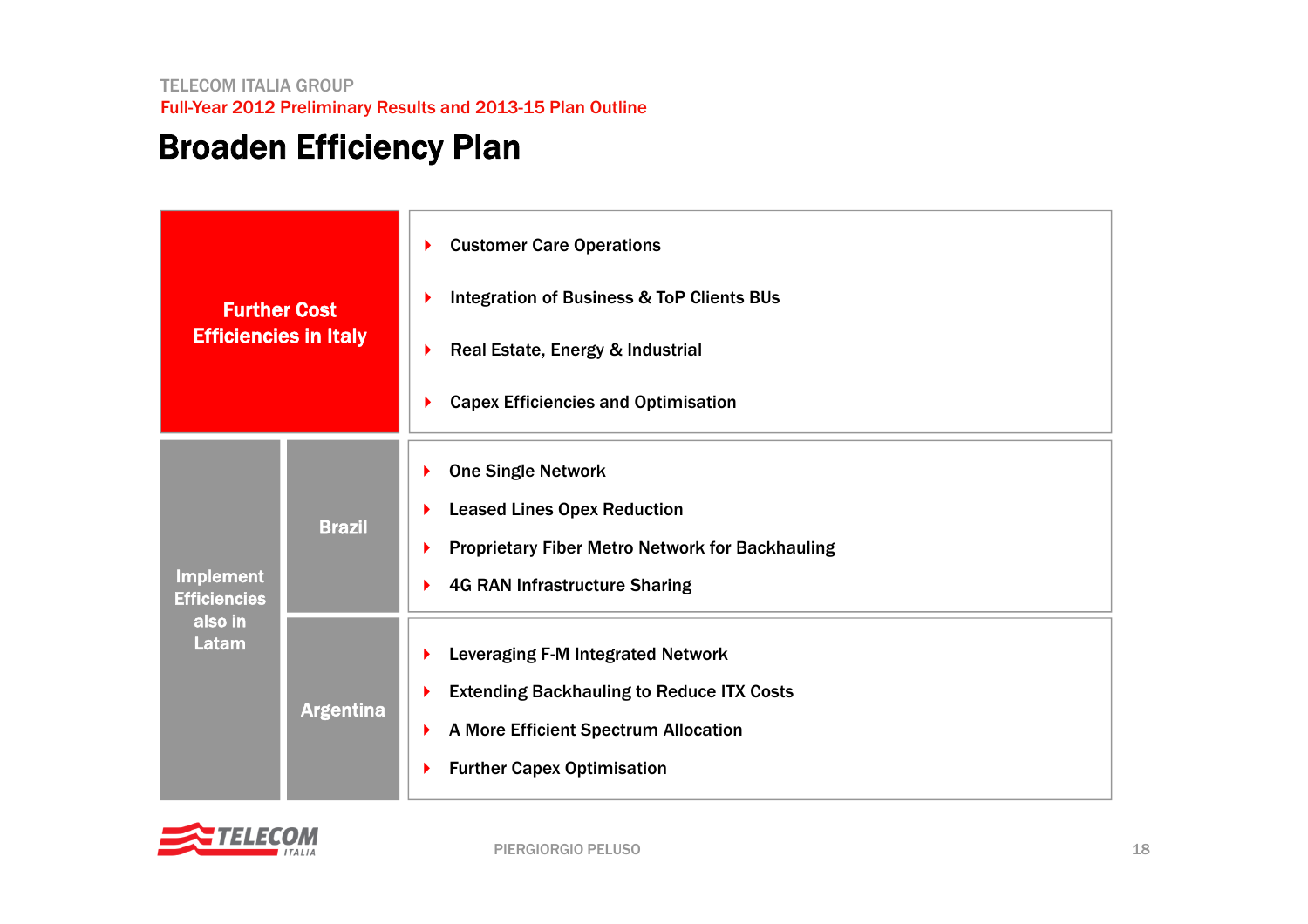### Continuing Deleveraging the Company





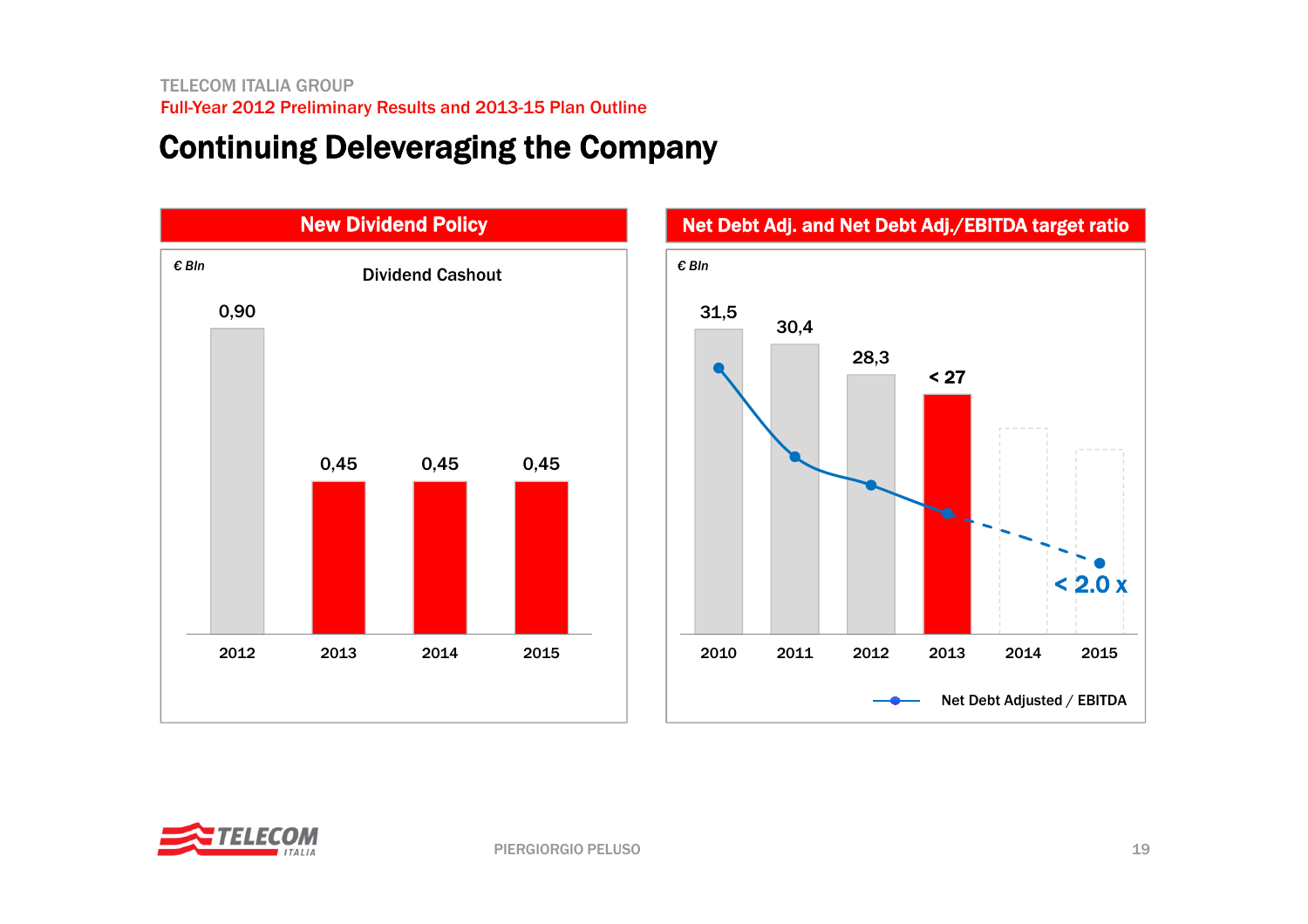## Agenda

- ▶ TI Group 2012 Preliminary Results
- ▶ Telecom Italia Plan Key Actions
- Financial Evolution
- Appendix

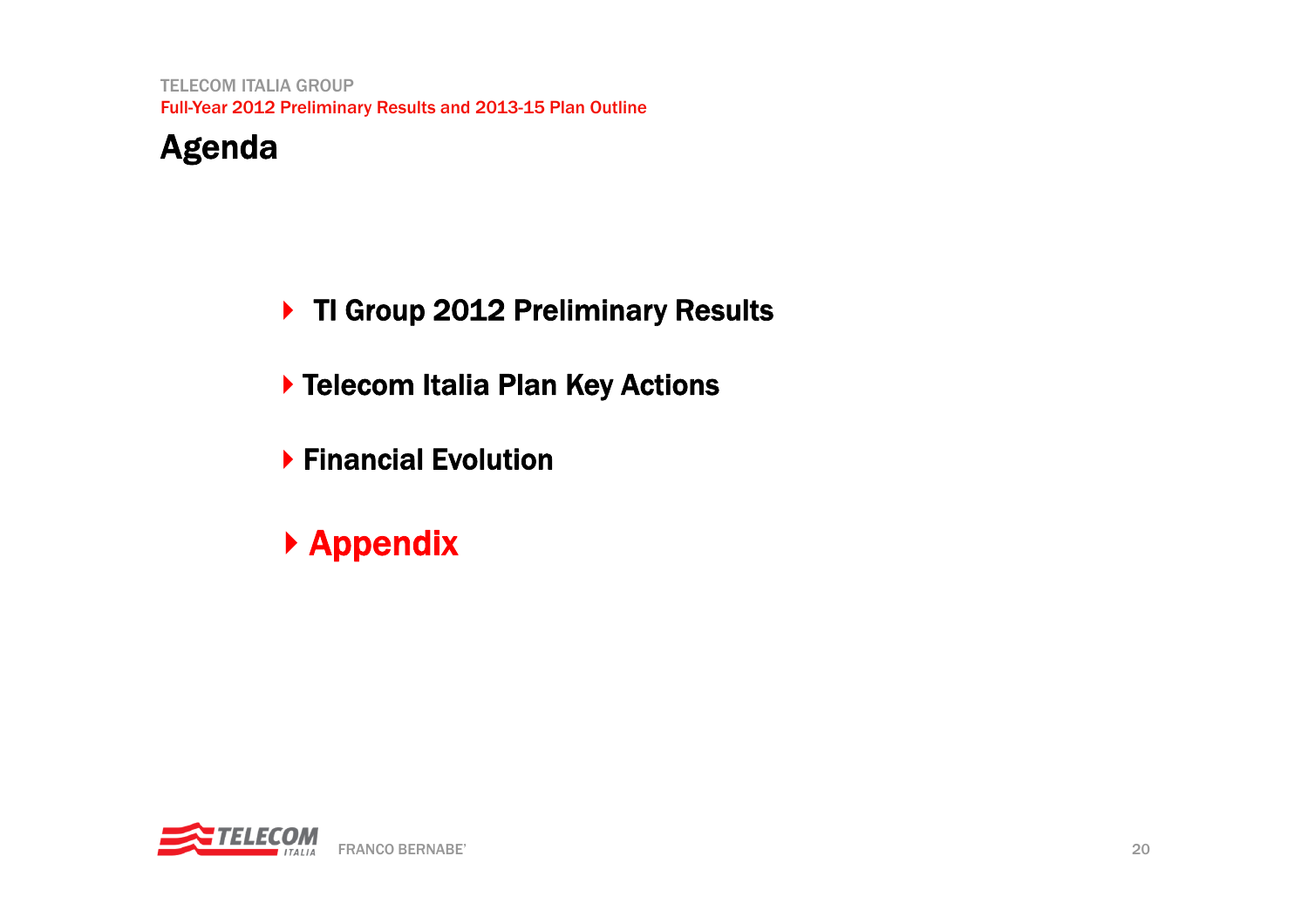# TI Group - Main Results by BU - Reported Figures

| Euro mln                            |                       | 9M Reported           |                 |        |                       | <b>IV Quarter Reported</b> |                 |                          |                       |                       | <b>Full Year Reported</b> |        |  |  |
|-------------------------------------|-----------------------|-----------------------|-----------------|--------|-----------------------|----------------------------|-----------------|--------------------------|-----------------------|-----------------------|---------------------------|--------|--|--|
| <b>REVENUES</b>                     | <b>Actual</b><br>2012 | <b>Actual</b><br>2011 | $\triangle$ Abs | Δ%     | <b>Actual</b><br>2012 | <b>Actual</b><br>2011      | $\triangle$ Abs | Δ%                       | <b>Actual</b><br>2012 | <b>Actual</b><br>2011 | $\triangle$ Abs           | Δ%     |  |  |
| <b>Domestic</b>                     | 13.413                | 14.069                | $-656$          | (4.7)  | 4.471                 | 4.922                      | $-451$          | (9.2)                    | 17.844                | 18,991                | $-1,107$                  | (5.8)  |  |  |
| <b>Wireline Domestic</b>            | 9,604                 | 10.002                | $-398$          | (4.0)  | 3,185                 | 3,487                      | $-302$          | (8.7)                    | 12,789                | 13,489                | -700                      | (5.2)  |  |  |
| <b>Tim Domestic</b>                 | 4,960                 | 5.286                 | $-326$          | (6.2)  | 1,655                 | 1,828                      | $-173$          | (9.5)                    | 6,615                 | 7.114                 | -499                      | (7.0)  |  |  |
| <b>Brazil</b>                       | 5.595                 | 5.395                 | 200             | 3.7    | 1,882                 | 1,948                      | -66             | (3.4)                    | 7,477                 | 7,343                 | 134                       | 1.8    |  |  |
| Argentina                           | 2.804                 | 2.324                 | 480             | 20.7   | 980                   | 896                        | 84              | 9.4                      | 3,784                 | 3.220                 | 564                       | 17.5   |  |  |
| Media                               | 161                   | 170                   | -9              | (5.3)  | 61                    | 68                         | $-7$            | (10.3)                   | 222                   | 238                   | -16                       | (6.7)  |  |  |
| Olivetti                            | 185                   | 226                   | $-41$           | (18.1) | 95                    | 117                        | $-22$           | (18.8)                   | 280                   | 343                   | $-63$                     | (18.4) |  |  |
| <b>Other Activities &amp; Elim.</b> | $-97$                 | $-125$                | 28              |        | $-47$                 | $-53$                      | 6               | $\overline{\phantom{0}}$ | $-144$                | $-178$                | 34                        |        |  |  |
| <b>TI Group</b>                     | 22,061                | 22,059                | 2               | 0.0    | 7.442                 | 7,898                      | -456            | (5.8)                    | 29,503                | 29,957                | $-454$                    | (1.5)  |  |  |

|                                     |                       | 9M Reported           |                 |                          |                       |                       | <b>IV Quarter Reported</b> |                          | <b>Full Year Reported</b> |                       |                 |            |
|-------------------------------------|-----------------------|-----------------------|-----------------|--------------------------|-----------------------|-----------------------|----------------------------|--------------------------|---------------------------|-----------------------|-----------------|------------|
| <b>EBITDA</b>                       | <b>Actual</b><br>2012 | <b>Actual</b><br>2011 | $\triangle$ Abs | Δ%                       | <b>Actual</b><br>2012 | <b>Actual</b><br>2011 | $\triangle$ Abs            | $\Delta\%$               | <b>Actual</b><br>2012     | <b>Actual</b><br>2011 | $\triangle$ Abs | $\Delta\%$ |
| <b>Domestic</b>                     | 6,696                 | 6,953                 | $-257$          | (3.7)                    | 2,000                 | 2,220                 | $-220$                     | (9.9)                    | 8,696                     | 9,173                 | $-477$          | (5.2)      |
| <b>Brazil</b>                       | 1,460                 | 1.444                 | 16              | 1.1                      | 536                   | 546                   | -10                        | (1.8)                    | 1,996                     | 1,990                 | 6               | 0.3        |
| Argentina                           | 825                   | 759                   | 66              | 8.7                      | 296                   | 276                   | 20                         | 7.2                      | 1,121                     | 1,035                 | 86              | 8.3        |
| Media                               | $-26$                 | 27                    | $-53$           |                          | $-19$                 | 0                     | $-19$                      |                          | -45                       | 27                    | $-72$           |            |
| Olivetti                            | $-58$                 | $-37$                 | $-21$           | (56.8)                   |                       | 1                     | 0                          | 0.0                      | $-57$                     | $-36$                 | $-21$           | (58.3)     |
| <b>Other Activities &amp; Elim.</b> | $-37$                 | -9                    | $-28$           | $\overline{\phantom{a}}$ | -9                    | -9                    | 0                          | $\overline{\phantom{0}}$ | $-46$                     | $-18$                 | $-28$           |            |
| <b>TI Group</b>                     | 8,860                 | 9.137                 | $-277$          | (3.0)                    | 2,805                 | 3,034                 | $-229$                     | (7.5)                    | 11,665                    | 12.171                | $-506$          | (4.2)      |
| <b>EBITDA MARGIN</b>                | 40.2%                 | 41.4%                 | $-1.2$ pp       |                          | 37.7%                 | 38.4%                 | $-0.7$ pp                  |                          | 39.5%                     | 40.6%                 | $-1.1$ pp       |            |

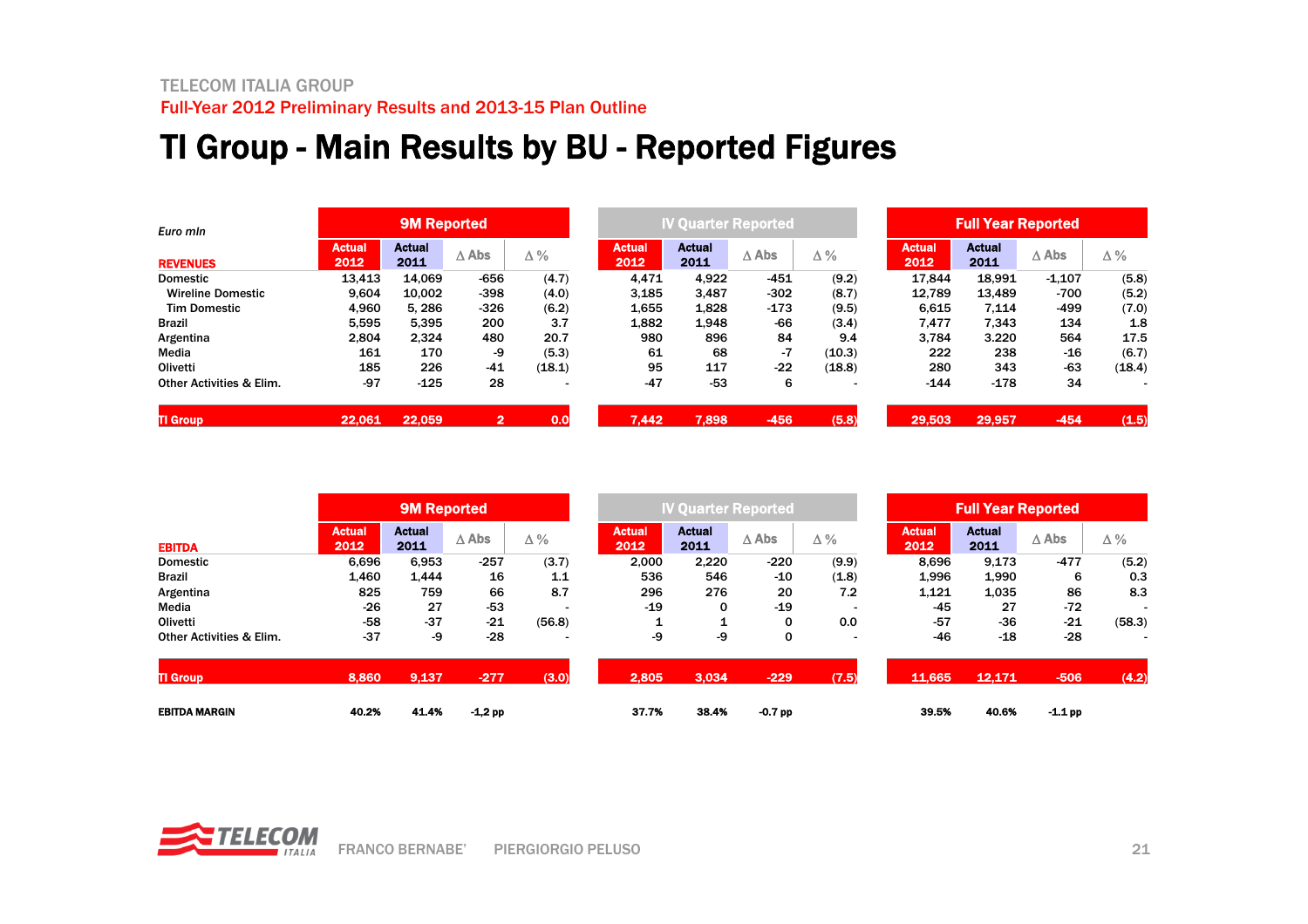# TI Group - Main Results by BU - Organic Figures

| Euro min<br><b>REVENUES</b>         |                       | <b>9M Organic</b>     |                 |            |                       | <b>IV Quarter Organic</b> |                 |            | <b>Full Year Organic</b> |                       |                 |            |
|-------------------------------------|-----------------------|-----------------------|-----------------|------------|-----------------------|---------------------------|-----------------|------------|--------------------------|-----------------------|-----------------|------------|
|                                     | <b>Actual</b><br>2012 | <b>Actual</b><br>2011 | $\triangle$ Abs | $\Delta\%$ | <b>Actual</b><br>2012 | <b>Actual</b><br>2011     | $\triangle$ Abs | $\Delta\%$ | <b>Actual</b><br>2012    | <b>Actual</b><br>2011 | $\triangle$ Abs | $\Delta\%$ |
| <b>Domestic</b>                     | 13.422                | 14.078                | $-656$          | (4.7)      | 4.484                 | 4.925                     | $-441$          | (9.0)      | 17.906                   | 19.003                | $-1,097$        | (5.8)      |
| <b>Wireline Domestic</b>            | 9.613                 | 10.011                | -398            | (4.0)      | 3.197                 | 3,490                     | $-293$          | (8.4)      | 12.810                   | 13,501                | -691            | (5.1)      |
| <b>Tim Domestic</b>                 | 4.960                 | 5.286                 | -326            | (6.2)      | 1,656                 | 1,828                     | $-172$          | (9.4)      | 6.616                    | 7.114                 | -498            | (7.0)      |
| <b>Brazil</b>                       | 5.595                 | 5.040                 | 555             | 11.0       | 1,882                 | 1.768                     | 114             | 6.7        | 7,477                    | 6,808                 | 669             | 9.8        |
| Argentina                           | 2.804                 | 2.337                 | 467             | 20.0       | 980                   | 828                       | 152             | 18.5       | 3.784                    | 3.165                 | 619             | 19.6       |
| Media                               | 161                   | 170                   | -9              | (5.3)      | 61                    | 68                        | $-7$            | (10.3)     | 222                      | 238                   | -16             | (6.7)      |
| Olivetti                            | 185                   | 210                   | $-25$           | (11.9)     | 95                    | 113                       | $-18$           | (15.9)     | 280                      | 323                   | $-43$           | (13.3)     |
| <b>Other Activities &amp; Elim.</b> | $-97$                 | $-108$                | 11              |            | $-47$                 | $-55$                     | 8               | ۰          | $-144$                   | $-163$                | 19              |            |
| <b>TI Group</b>                     | 22,070                | 21,727                | 343             | 1.6        | 7,455                 | 7.647                     | $-192$          | (2.5)      | 29,525                   | 29,374                | 151             | 0.5        |

|                                     |                       | <b>9M Organic</b>     |                 |                          |                       | <b>IV Quarter Organic</b> |                   |            |                       | <b>Full Year Organic</b> |                 |                          |  |  |
|-------------------------------------|-----------------------|-----------------------|-----------------|--------------------------|-----------------------|---------------------------|-------------------|------------|-----------------------|--------------------------|-----------------|--------------------------|--|--|
| <b>EBITDA</b>                       | <b>Actual</b><br>2012 | <b>Actual</b><br>2011 | $\triangle$ Abs | Δ%                       | <b>Actual</b><br>2012 | <b>Actual</b><br>2011     | $\triangle$ Abs   | $\Delta\%$ | <b>Actual</b><br>2012 | <b>Actual</b><br>2011    | $\triangle$ Abs | $\Delta\%$               |  |  |
| <b>Domestic</b>                     | 6,713                 | 7.034                 | $-321$          | (4.6)                    | 2,116                 | 2,253                     | $-137$            | (6.1)      | 8,829                 | 9,287                    | $-458$          | (4.9)                    |  |  |
| <b>Brazil</b>                       | 1,477                 | 1,353                 | 124             | 9.2                      | 540                   | 499                       | 41                | 7.9        | 2,017                 | 1,852                    | 165             | 8.9                      |  |  |
| Argentina                           | 825                   | 763                   | 62              | 8.0                      | 311                   | 255                       | 56                | 21.8       | 1,136                 | 1,018                    | 118             | 11.7                     |  |  |
| Media                               | $-26$                 | 6                     | $-32$           |                          | $-19$                 | 0                         | $-19$             |            | -45                   | 6                        | $-51$           |                          |  |  |
| Olivetti                            | $-28$                 | $-37$                 | 9               | 24.3                     | $\overline{2}$        | 1                         |                   | 100.0      | $-26$                 | $-36$                    | 10              | 27.8                     |  |  |
| <b>Other Activities &amp; Elim.</b> | $-37$                 | -8                    | $-29$           | $\overline{\phantom{0}}$ | -9                    | -8                        | $-1$              |            | $-46$                 | $-16$                    | $-30$           | $\overline{\phantom{0}}$ |  |  |
| <b>TI Group</b>                     | 8,924                 | 9,111                 | $-187$          | (2.1)                    | 2,941                 | 3,000                     | $-59$             | (2.0)      | 11.865                | 12,111                   | $-246$          | (2.0)                    |  |  |
| <b>EBITDA MARGIN</b>                | 40.4%                 | 41.9%                 | $-1.5$ pp       |                          | 39.5%                 | 39.2%                     | 0.3 <sub>pp</sub> |            | 40.2%                 | 41.2%                    | $-1$ pp         |                          |  |  |